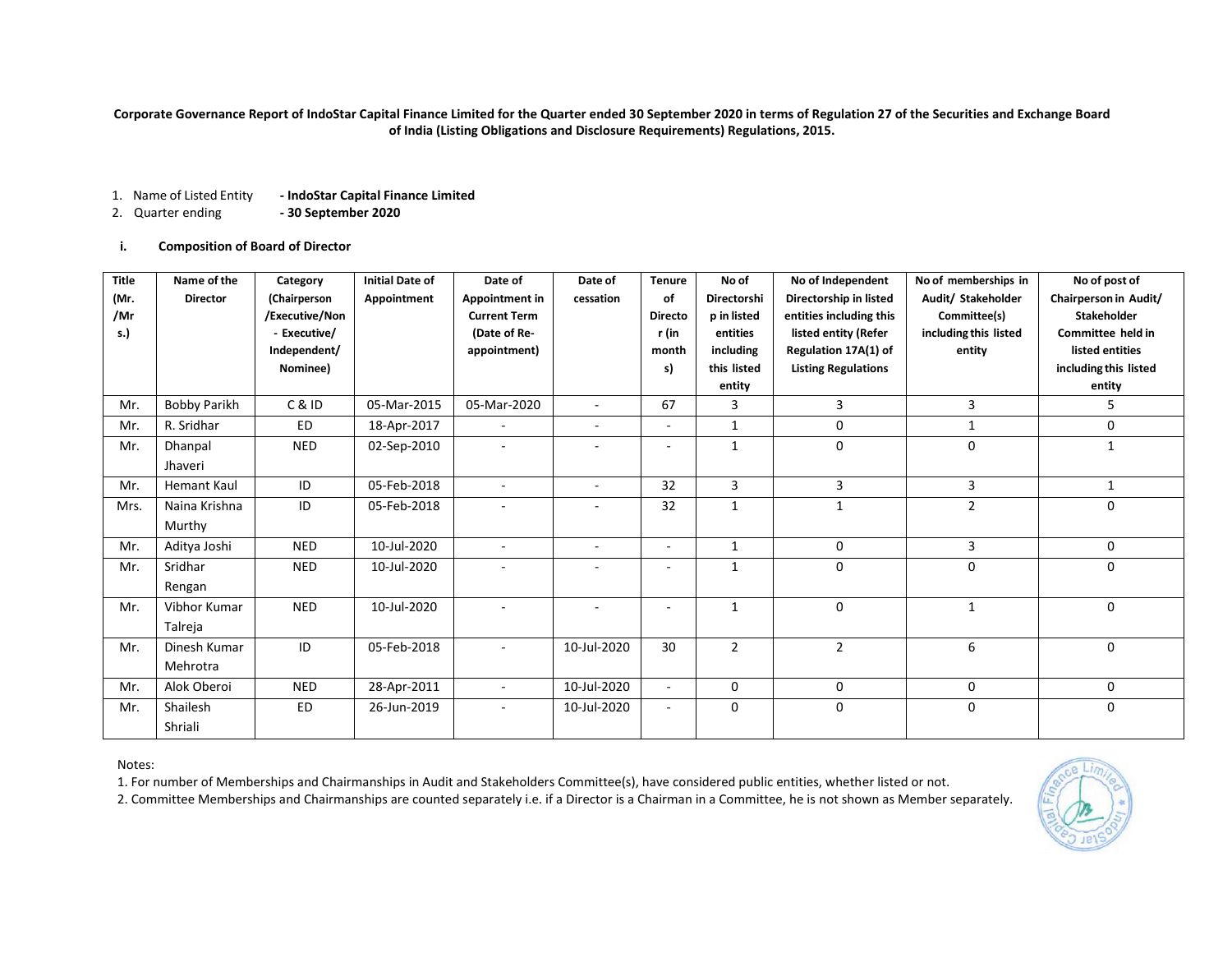## **ii. Composition of Committees**

|     | <b>Audit Committee</b> |            |                        |                         |                       |  |
|-----|------------------------|------------|------------------------|-------------------------|-----------------------|--|
| Sr. | Name of the Director   | Category   | Chairperson/Membership | <b>Appointment Date</b> | <b>Cessation Date</b> |  |
| No. |                        |            |                        |                         |                       |  |
|     | Bobby Parikh           | C & ID     | Chairperson            | 05-Mar-2015             |                       |  |
|     | Aditya Joshi           | <b>NED</b> | Member                 | 10-Jul-2020             |                       |  |
|     | Naina Krishna Murthy   | ID         | Member                 | 05-Feb-2018             |                       |  |
|     | Hemant Kaul            | ID         | Member                 | 05-Feb-2018             |                       |  |
|     | Dhanpal Jhaveri        | <b>NED</b> | Member                 | 28-Apr-2011             | 10-Jul-2020           |  |

|                | <b>Nomination and Remuneration Committee</b>                                                            |            |                        |                         |                       |  |
|----------------|---------------------------------------------------------------------------------------------------------|------------|------------------------|-------------------------|-----------------------|--|
| Sr.            | Name of the Director                                                                                    | Category   | Chairperson/Membership | <b>Appointment Date</b> | <b>Cessation Date</b> |  |
| No.            |                                                                                                         |            |                        |                         |                       |  |
|                | Hemant Kaul                                                                                             | ID         | Chairperson*           | 05-Feb-2018             |                       |  |
| $\overline{2}$ | Aditya Joshi                                                                                            | <b>NED</b> | Member                 | 10-Jul-2020             |                       |  |
| 3              | Dhanpal Jhaveri                                                                                         | <b>NED</b> | Member                 | 05-May-2015             |                       |  |
| 4              | Bobby Parikh                                                                                            | C & ID     | Member <sup>#</sup>    | 05-Mar-2015             |                       |  |
|                | Alok Oberoi                                                                                             | <b>NED</b> | Member                 | 28-Apr-2011             | 10-Jul-2020           |  |
|                | * Mr. Hemant Kaul was appointed as Chairman of the Nomination & Remuneration Committee on 10 July 2020. |            |                        |                         |                       |  |

**#** Mr. Bobby Parikh was appointed as Chairman of the Nomination & Remuneration Committee on 5 May 2015 and ceased to be the Chairman of Nomination & Remuneration Committee on 10 July 2020.

|     | <b>Stakeholders Relationship Committee</b> |            |                        |                         |                       |  |  |
|-----|--------------------------------------------|------------|------------------------|-------------------------|-----------------------|--|--|
| Sr. | Name of the Director                       | Category   | Chairperson/Membership | <b>Appointment Date</b> | <b>Cessation Date</b> |  |  |
| No. |                                            |            |                        |                         |                       |  |  |
|     | Dhanpal Jhaveri                            | <b>NED</b> | Chairperson            | 05-Feb-2018             |                       |  |  |
|     | R. Sridhar                                 | ED         | Member                 | 05-Feb-2018             |                       |  |  |
|     | Aditya Joshi                               | <b>NED</b> | Member                 | 10-Jul-2020             |                       |  |  |
| 4   | Naina Krishna Murthy                       | ID         | Member                 | 10-Jul-2020             |                       |  |  |
|     | Bobby Parikh                               | C & ID     | Member                 | 05-Feb-2018             |                       |  |  |
| 6   | Dinesh Kumar Mehrotra                      | ID         | Member                 | 05-Feb-2018             | 10-Jul-2020           |  |  |

|     | <b>Risk Management Committee</b> |          |                        |                         |                       |  |  |
|-----|----------------------------------|----------|------------------------|-------------------------|-----------------------|--|--|
| Sr. | Name of the Director             | Category | Chairperson/Membership | <b>Appointment Date</b> | <b>Cessation Date</b> |  |  |
| No. |                                  |          |                        |                         |                       |  |  |
|     | Hemant Kaul                      | ID       | Chairperson*           | 05-Feb-2018             |                       |  |  |
|     | R. Sridhar                       | ED       | Member                 | 05-Feb-2018             |                       |  |  |
|     | Amol Joshi                       | Member   | Member                 | 08-Aug-2019             |                       |  |  |

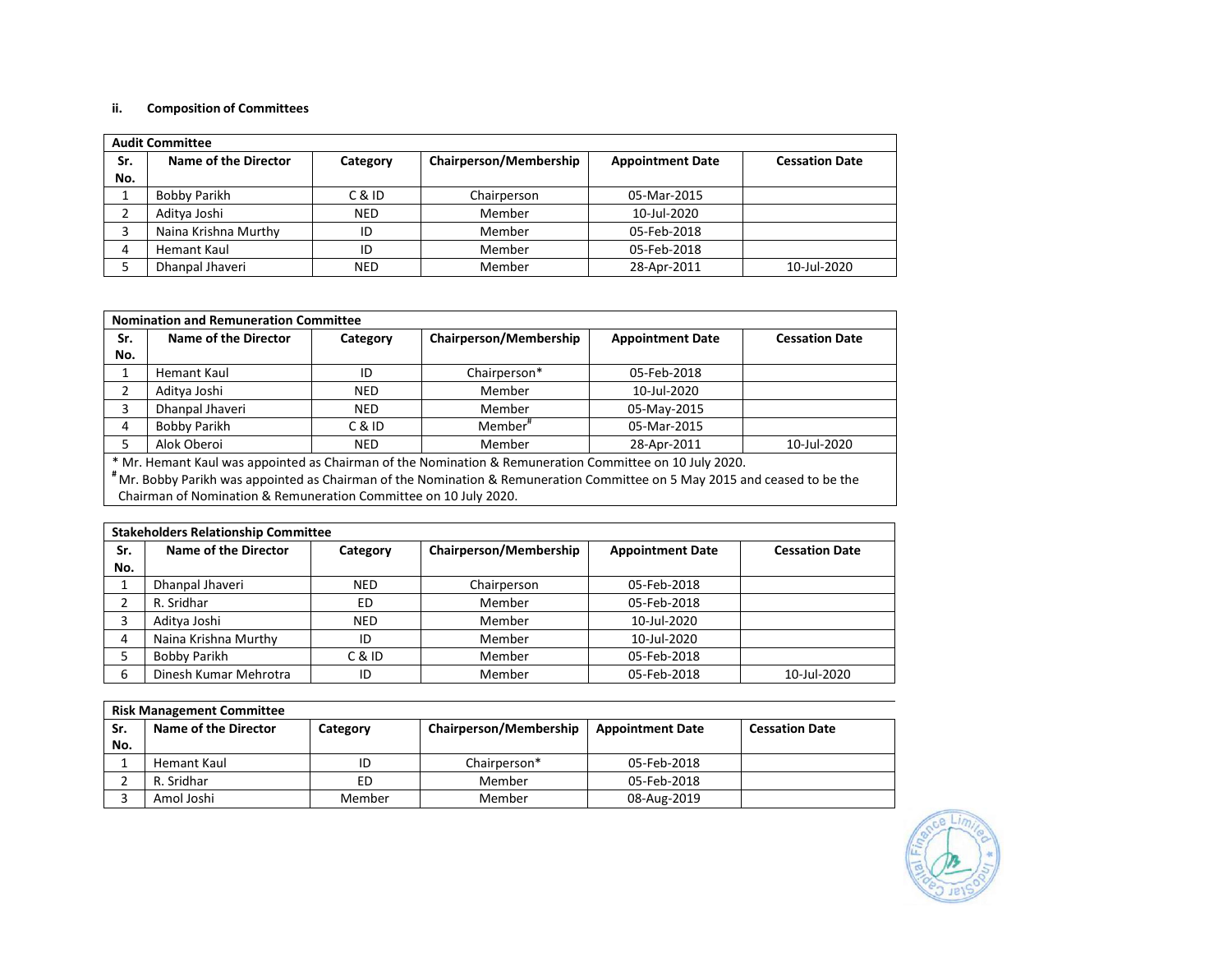| 4                                                                                             | Mr. Nataraj                                                                                                           | Member     | Member <sup>#</sup> | 10-Jul-2020 | 30-Sep-2020 |  |
|-----------------------------------------------------------------------------------------------|-----------------------------------------------------------------------------------------------------------------------|------------|---------------------|-------------|-------------|--|
|                                                                                               | Puroshathaman                                                                                                         |            |                     |             |             |  |
|                                                                                               | Vibhor Kumar Talreja                                                                                                  | <b>NED</b> | Member              | 10-Jul-2020 |             |  |
| 6                                                                                             | Aditya Joshi                                                                                                          | <b>NED</b> | Member              | 10-Jul-2020 |             |  |
|                                                                                               | Dinesh Kumar Mehrotra                                                                                                 | ID         | Chairperson         | 05-Feb-2018 | 10-Jul-2020 |  |
| 8                                                                                             | Prashant Joshi<br>10-Jul-2020<br>Member<br>Member<br>10-Aug-2018                                                      |            |                     |             |             |  |
| * Mr. Hemant Kaul was appointed as Chairman of the Risk Management Committee on 10 July 2020. |                                                                                                                       |            |                     |             |             |  |
|                                                                                               | # Resigned as Chief Risk Officer/ Employee of the Company with effect from end of business hour of 30 September 2020. |            |                     |             |             |  |

|     | <b>Corporate Social Responsibility Committee</b>                                                                       |            |                        |                         |                       |  |
|-----|------------------------------------------------------------------------------------------------------------------------|------------|------------------------|-------------------------|-----------------------|--|
| Sr. | Name of the Director                                                                                                   | Category   | Chairperson/Membership | <b>Appointment Date</b> | <b>Cessation Date</b> |  |
| No. |                                                                                                                        |            |                        |                         |                       |  |
|     | Naina Krishna Murthy                                                                                                   | ID         | Chairperson*           | 05-Feb-2018             |                       |  |
| 2   | Bobby Parikh                                                                                                           | C & ID     | Member                 | 10-Jul-2020             |                       |  |
| 3   | Dhanpal Jhaveri                                                                                                        | <b>NED</b> | Member                 | 12-Nov-2014             |                       |  |
| 4   | R. Sridhar                                                                                                             | ED         | Member                 | 18-Apr-2017             |                       |  |
| 5.  | Sridhar Rengan                                                                                                         | <b>NED</b> | Member                 | 10-Jul-2020             |                       |  |
| 6   | Dinesh Kumar Mehrotra                                                                                                  | ID         | Chairperson            | 05-Feb-2018             | 10-Jul-2020           |  |
|     |                                                                                                                        |            |                        |                         |                       |  |
|     | *Mrs. Naina Krishna Murthy was appointed as Chairman of the Corporate Social Responsibility Committee on 10 July 2020. |            |                        |                         |                       |  |

# iii. **Meeting of Board of Directors**

| Sr | Date(s) of meeting (if any)<br>in the previous quarter | Date(s) of meeting (if any) in<br>the current quarter | Maximum gap between any two<br>consecutive (in number of days) | Whether requirement of<br>Quorum met (Yes/No) |
|----|--------------------------------------------------------|-------------------------------------------------------|----------------------------------------------------------------|-----------------------------------------------|
|    | 17-Jun-2020                                            |                                                       |                                                                | Yes                                           |
|    |                                                        | 10-Jul-2020                                           |                                                                | Yes                                           |
|    |                                                        | 12-Aug-2020                                           | 32                                                             | Yes                                           |

# iv. **Meeting of Committees**

| Sr. | Name of the Committee  | Date(s) of<br>meeting (if any)<br>in the previous<br>quarter | Date(s) of meeting (if<br>any) in the current<br>quarter | Maximum gap<br>between any two<br>consecutive (in number<br>of days) | Whether requirement<br>of Quorum met<br>(Yes/No) |
|-----|------------------------|--------------------------------------------------------------|----------------------------------------------------------|----------------------------------------------------------------------|--------------------------------------------------|
|     | <b>Audit Committee</b> | 17-Jun-2020                                                  | $\overline{\phantom{a}}$                                 |                                                                      | Yes                                              |
|     |                        |                                                              | 12-Aug-2020                                              |                                                                      | <b>Yes</b>                                       |